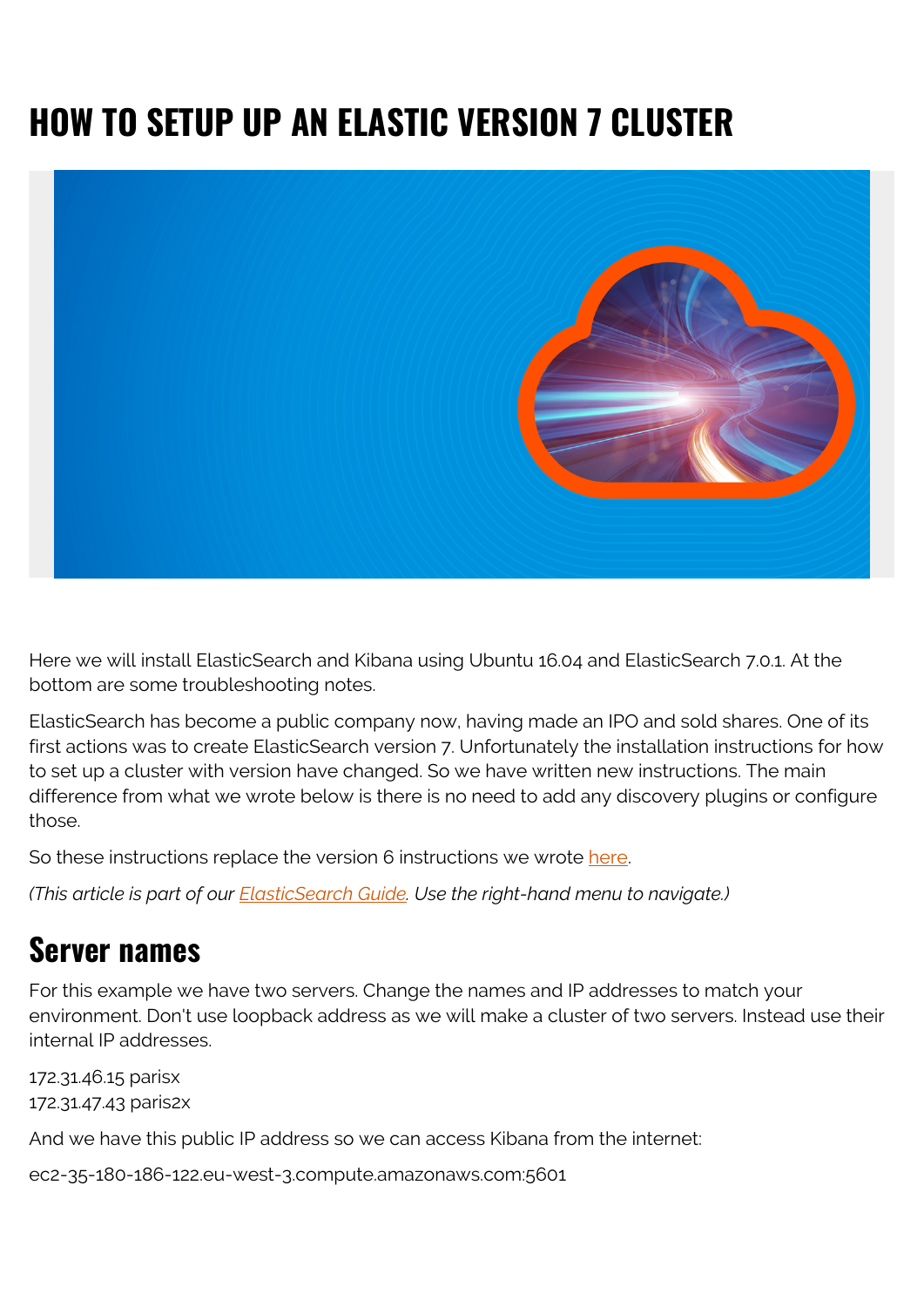# **Firewall Ports**

Open firewall ports 9200 (http interface), 9300 (transport), and 5601 (KIbana.)

# **Install Software**

Execute these instructions:

```
wget
https://artifacts.elastic.co/downloads/elasticsearch/elasticsearch-7.0.1-amd6
4.deb
sudo dpkg -i elasticsearch-7.0.1-amd64.deb
```

```
https://artifacts.elastic.co/downloads/kibana/kibana-7.0.1-linux-x86_64.tar.g
z
sudo dpkg -i kibana-7.0.1-amd64.deb
```
### **Create ElasticSearch Configuration File**

On the paris server replace this file /etc/elasticsearch/elasticsearch.yml with:

```
cluster.name: paris
node.name: parisx
path.data: /var/lib/elasticsearch
path.logs: /var/log/elasticsearch
network.host: 172.31.46.15
discovery.seed_hosts:
cluster.initial master nodes:
node.master: true
```
On the paris2 server replace this file /etc/elasticsearch/elasticsearch.yml with the contents shown below.

```
cluster.name: paris
node.name: paris2x
path.data: /var/lib/elasticsearch
path.logs: /var/log/elasticsearch
network.host: 172.31.47.43
discovery.seed_hosts:
cluster.initial master nodes:
```
Start ElasticSearch on each server:

sudo service elasticsearch start

Check the cluster status. You should see 2 nodes if everything is working.

```
curl -XGET http://172.31.46.15:9200/_cluster/health?pretty
{
  "cluster_name" : "paris",
```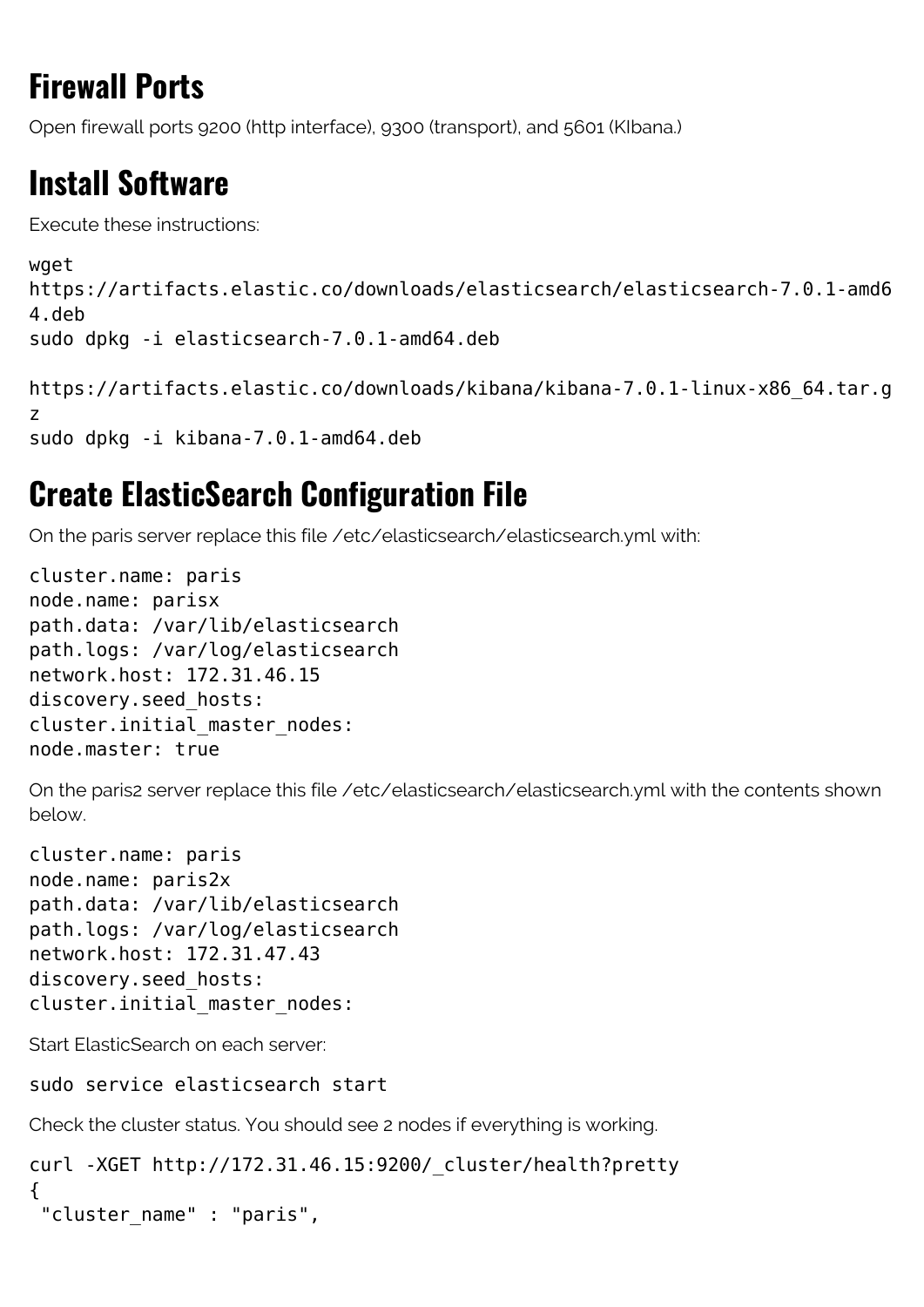```
 "status" : "green",
"timed out" : false,
"number of nodes" : 2,
 "number_of_data_nodes" : 2,
 "active_primary_shards" : 2,
"active shards" : 4,
 "relocating_shards" : 0,
"initializing shards" : 0,
"unassigned_shards" : 0,
"delayed unassigned shards" : 0,
"number of pending tasks" : 0,
"number of in flight fetch" : 0,
"task max waiting in queue millis" : 0,
"active shards percent as number" : 100.0
}
```
#### **Configure Kibana**

Replace the config file /etc/kibana/kibana.yml with this:

```
server.host: "172.31.46.15"
server.name: "paris"
elasticsearch.hosts:
elasticsearch.preserveHost: false
logging.dest: stdout
logging.verbose: true
```
Start Kibana. It might take a minute or longer to start.

sudo service kibana start

#### **Open the Kibana Console**

<http://ec2-35-180-186-122.eu-west-3.compute.amazonaws.com:5601/app/kibana>

It might take a few minutes to download the graphics and to start Kibana as well. The dashboard will appear: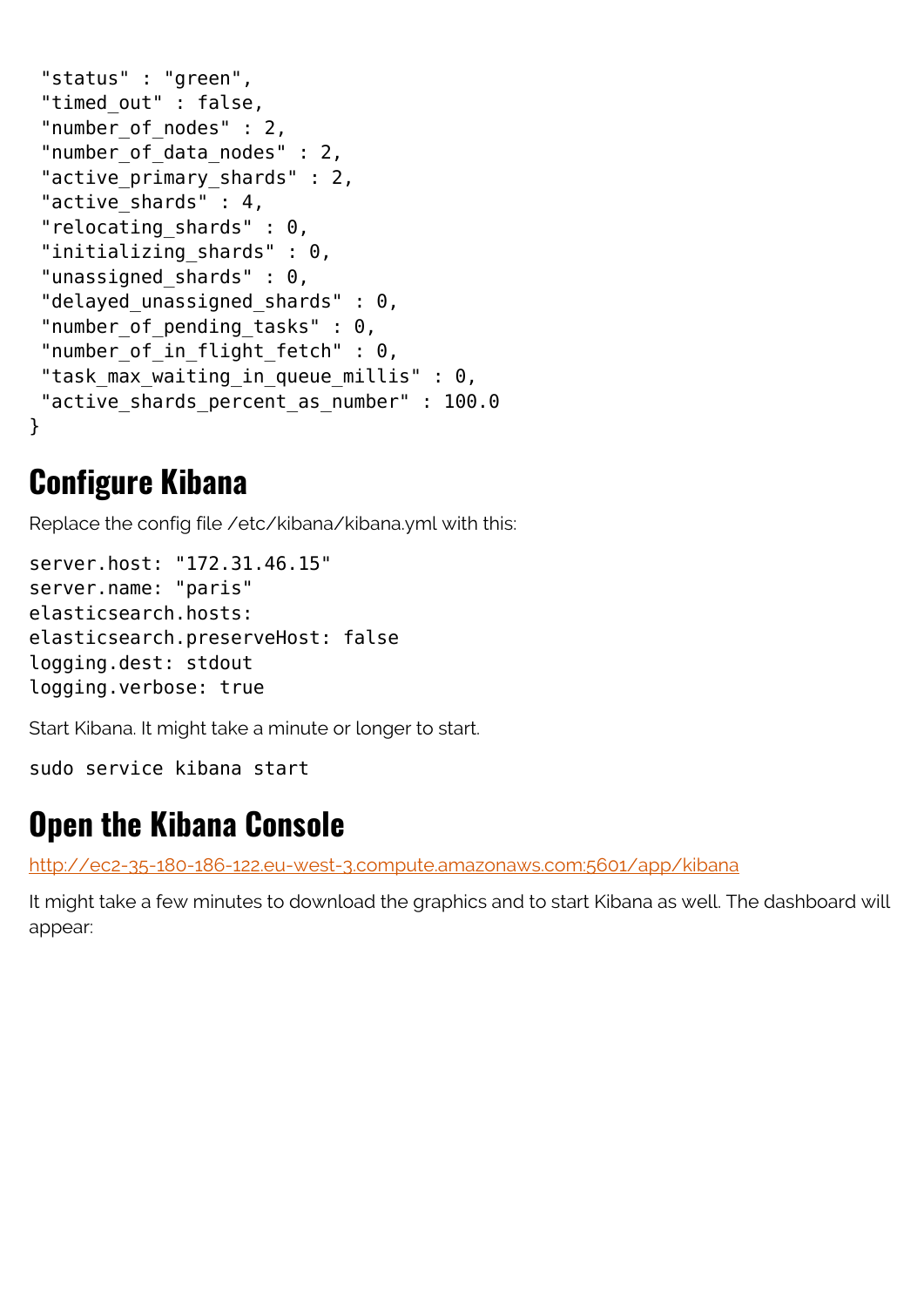|         | (ii) Not Secure   ec2-35-180-186-122.eu-west-3.compute.amazonaws.com:5601/app/kibana#/home?_g=()<br>С                 |                                                                  |                                                           | ŵ                                                              |
|---------|-----------------------------------------------------------------------------------------------------------------------|------------------------------------------------------------------|-----------------------------------------------------------|----------------------------------------------------------------|
|         | Home                                                                                                                  |                                                                  |                                                           |                                                                |
| $\circ$ |                                                                                                                       |                                                                  |                                                           |                                                                |
| ◉       | Add Data to Kibana<br>Use these solutions to quickly turn your data into pre-built dashboards and monitoring systems. |                                                                  |                                                           |                                                                |
| 屹       |                                                                                                                       |                                                                  |                                                           |                                                                |
| s       |                                                                                                                       |                                                                  |                                                           |                                                                |
| 侖       |                                                                                                                       |                                                                  |                                                           | ۹ė,                                                            |
| s       | APM                                                                                                                   | Logging                                                          | <b>Metrics</b>                                            | Security analytics                                             |
| ø       | APM automatically collects in-<br>depth performance metrics and                                                       | Ingest logs from popular data<br>sources and easily visualize in | Collect metrics from the<br>operating system and services | Centralize security events for<br>interactive investigation in |
| €       | errors from inside your<br>applications.                                                                              | preconfigured dashboards.                                        | running on your servers.                                  | ready-to-go visualizations.                                    |
| IJ      |                                                                                                                       |                                                                  |                                                           |                                                                |
| ę       | Add APM                                                                                                               | Add log data                                                     | Add metric data                                           | Add security events                                            |
| I       |                                                                                                                       |                                                                  |                                                           |                                                                |
| Ÿ       | Add sample data                                                                                                       |                                                                  | Upload data from log file                                 | Use Elasticsearch data                                         |
| ۵       | Load a data set and a Kibana dashboard                                                                                |                                                                  | Import a CSV, NDJSON, or log file                         | Connect to your Elasticsearch index                            |
| ۵       |                                                                                                                       |                                                                  |                                                           |                                                                |
|         |                                                                                                                       |                                                                  |                                                           |                                                                |
|         | Visualize and Explore Data                                                                                            |                                                                  | Manage and Administer the Elastic Stack                   | Click to                                                       |

### **Troubleshooting**

1. If either node cannot join the cluster then erase the /var/lib/elasticsearch folder as the cluster UUIDs probably don't match. This will happen if you make mistakes and restart the servers with different settings.

```
curl http://172.31.47.43:9200
{
   "name" : "paris2x",
  "cluster name" : "paris",
   "cluster_uuid" : "uB_1NLmYRbKcVbKGPzsNSQ",
   "version" : {
     "number" : "7.0.1",
     "build_flavor" : "default",
     "build_type" : "deb",
     "build_hash" : "e4efcb5",
     "build_date" : "2019-04-29T12:56:03.145736Z",
    "build snapshot" : false,
    "lucene version" : "8.0.0",
    "minimum wire compatibility version" : "6.7.0",
    "minimum index compatibility version" : "6.0.0-beta1"
   },
   "tagline" : "You Know, for Search"
}
```
- 2. Make sure port 5601 is open in the outbound direction. In Europe, because of the GDPR requirements, companies have stopped opening all ports in the outbound direction by default.
- 3. If you want to run either ElasticSearch or Kibana in the foreground you can do that. This is only for troubleshooting purposes. The Kibana configuration above is set to log output to stdout so